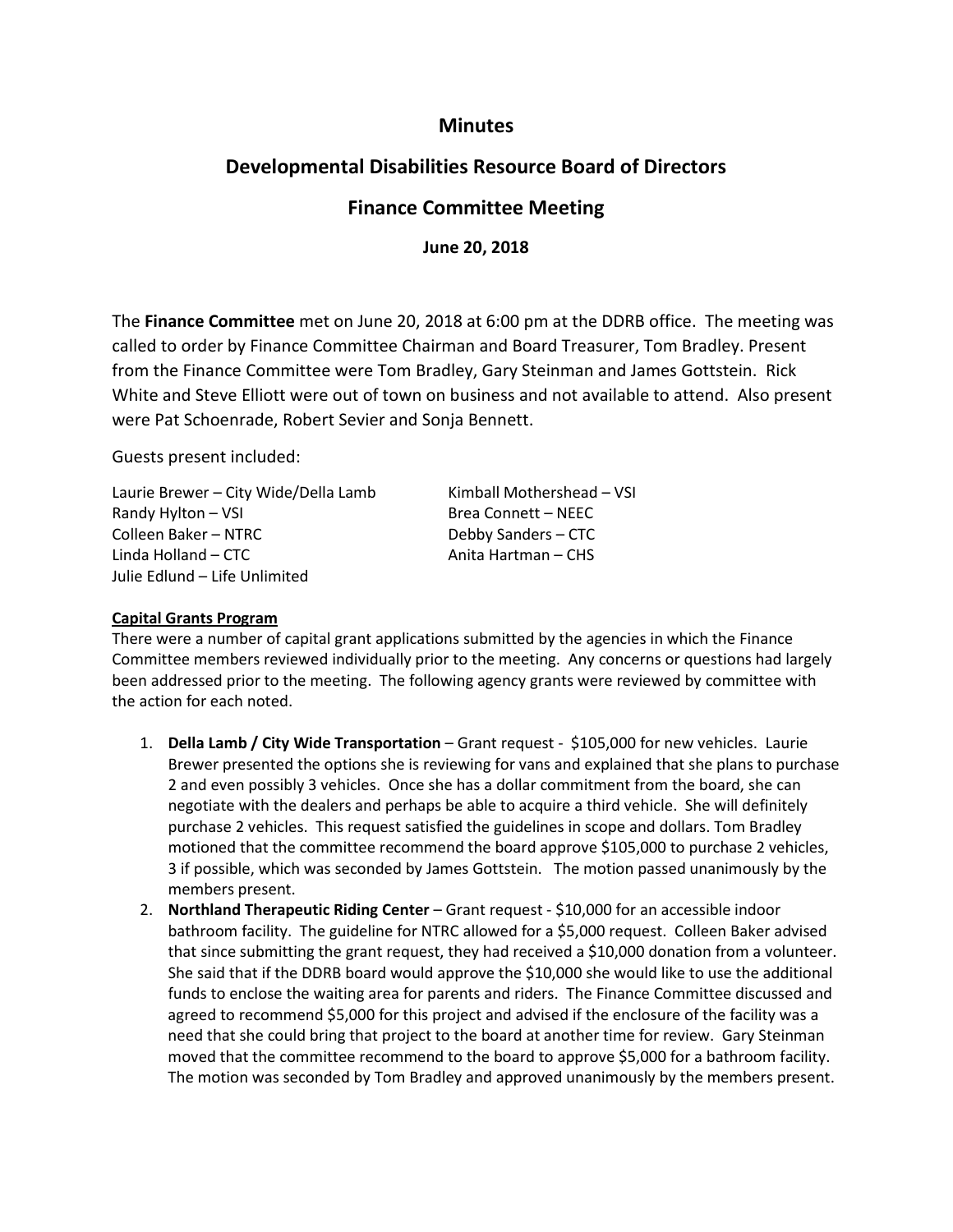- 3. Northland Early Education Center Grant request \$128,000 for new playground equipment. The guideline for NEEC allow for a \$65,000 request. Brea Connett presented all the options available to finance this project which is a CARF and Licensing recommendation. If all funding options come to fruition they may still have a \$20,000+ deficit which they would need to take from their reserves. She also stated the time frame to complete the project is this fall. After committee discussion, Tom Bradley motioned that the committee recommend the board approve \$65,000 for this project which was seconded by Gary Steinman and approved by the members present. Tom advised Brea that the committee was open to reviewing an additional request for funding the \$20,000 deficit if all other funding sources fall short.
- 4. Life Unlimited Grant request \$104,295 for multiple projects explained by Julie Edlund to include:
	- a. Parking Lot Paving and Repairs multiple locations \$72,602
	- b. Server Project update technology  $$12,887$
	- c. Signs Project update signs to Life Unlimited  $$11,810$
	- d. Wheelchair Swing purchase/installation for campus  $$ 6,995$

All projects fit within the scope of the grant and dollar amount is within the guideline of \$105,000. Gary Steinman motioned that the committee recommend to the board to approve \$104,295 for the projects. James Gottstein seconded the motion which was approved unanimously by the members present.

- 5. Ability KC grant request- \$2200 for industrial carts and shelving for the factory. The guideline for ABKC is \$5,000. This request fits within the guidelines in scope and dollars. Gary Steinman moved that the committee recommend to the board to approve \$2,200 for factory equipment. The motion was seconded by James Gottstein and approved unanimously by the members present.
- 6. Children's Center for the Visually Impaired grant request \$18,770 for (10) laptop computers/technology for staff. The guideline for CCVI is \$20,000 and this requests fits within the scope and dollar amount of the grant. Gary Steinman moved that the committee recommend to the board to approve \$18,770 for the laptop computers. The motion was seconded by Tom Bradley and approved unanimously by the members present.
- 7. TNC Community grant request \$20,000 for multiple projects to update the Claymont Group Home to include:
	- a. Paint \$ 3,104
	- b. Furniture \$ 2,097
	- c. Flooring \$ 11,500
	- d. Appliances \$ 3,299
- 8. The guideline for TNC is \$20,000 and these projects fit within the scope of the grant. Gary Steinman moved that the committee recommend to the board to approve \$20,000 for the updates to the Claymont Group Home. The motion was seconded by Tom Bradley and approved unanimously by the members present.
- 9. Alphapointe grant request \$5,000 for a taping machine in their office products department of the factory. The guideline for AP is \$5,000 and this project fits with in the scope of the grant. Gary Steinman moved that the committee recommend to the board to approve \$5,000 for the taping machine. The motion was seconded by Tom Bradley and approved unanimously by the members present.
- 10. VSI Randy Hylton requested a change to the original grant request. They had requested and were approved \$11,633 for painting of the NKC building. They have since been advised that the building requires additional work prior to painting which is more likely to cost in the area of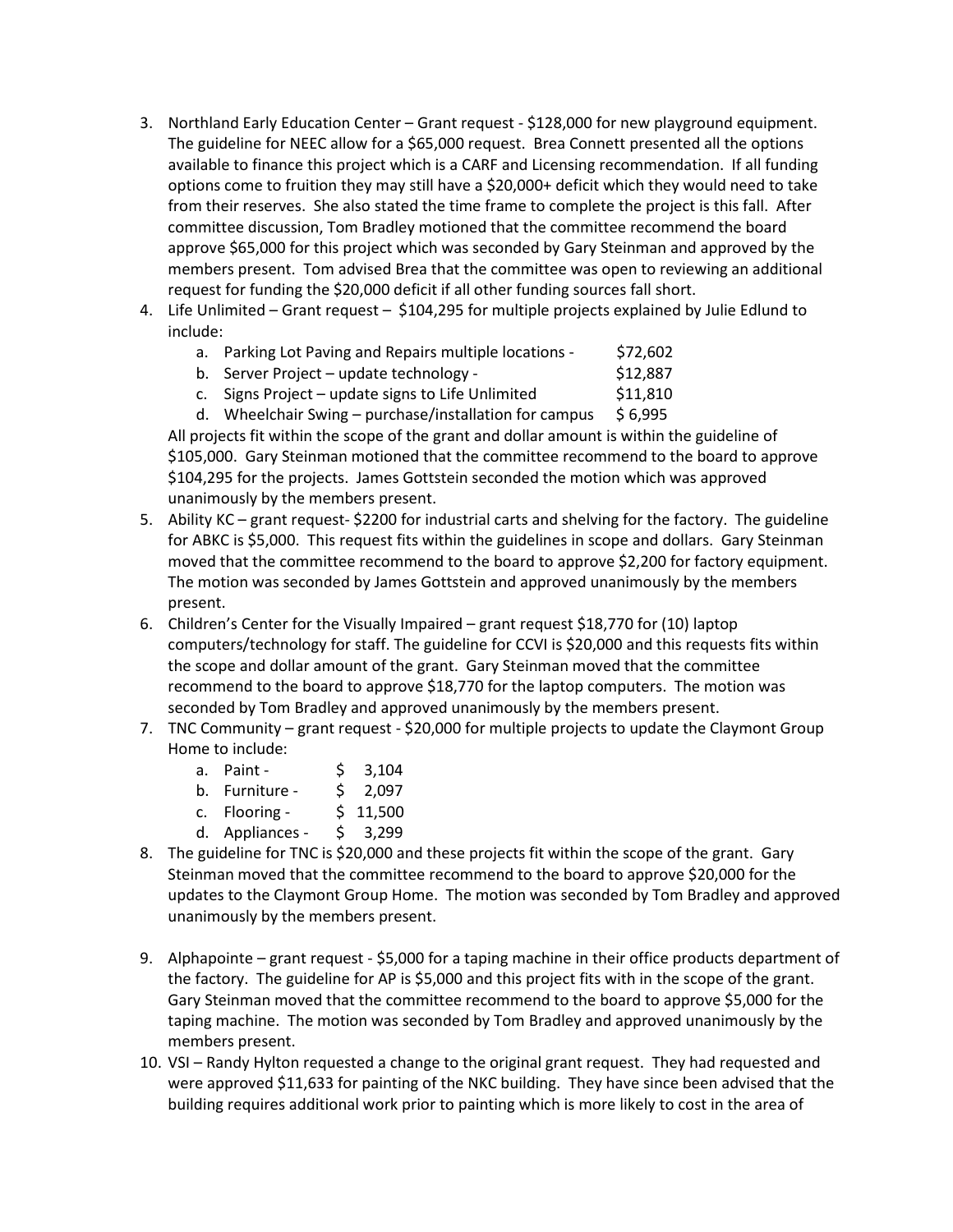\$36,000. Additionally, the guardrails on the 905 Kent building have deteriorated to a point that they need immediate attention. The cost to replace the guardrails is \$11.635. He is requesting that we replace the NKC painting project with the 905 Kent guardrail project. They will revisit the NKC building at a later date. Gary Steinman moved the committee recommend that the board approve the amended scope of the project. The motion was seconded by James Gottstein and approved unanimously by the members present.

#### **Children's Therapy Center (CHS) FY19 Budget**

Present to present the FY19 Budget (July 1, 2018 – June 30, 2019) for Children's Therapy Center / Center for Human Services were Debby Sanders, CFO, Linda Holland, Director of Case Management Services and Anita Hartman, CHS Program Manager.

Linda opened the discussion with a review of the growth over the past year and more for services in Clay County. She outlined some of the changes that have been implemented by the State with service to non-Medicaid eligible persons and option. The State has never paid for these services as we are reimbursed for Medicaid eligible persons only. The committee reiterated that as per our meetings with and commitments to DMH, DDRB Clay County will continue to provide the same services to non-Medicaid eligible persons as we have historically provided. Our commitment to DMH was that as long as the rate paid for the Medicaid eligible (Targeted Case Management) remained at current levels, we would continue to provide Case Management to the non-eligible. No action is necessary at this time on this matter but should be an item at the forefront of planning.

Linda also expressed a concern that space for CHS in the 920 Kent building was becoming an issue. They want to add three additional service coordinators in FY19 and are concerned that there is not enough office space. She suggested an alternative plan of renting space and possibly sharing space with CHS/Platte County. The Finance Committee flatly refuses the idea of mingling space and funds with another county. The matter was tabled for further review by the Executive Committee.

Debby Sanders provided a copy of their audited financial statements as required by contract. She also reviewed FY18 actuals compared to budget. The FY19 budget request was presented by Debby with the bottom line details as follows and the full presentation attached to the minutes:

| CHS Expenses to be paid by DDRB: \$2,952,459 |                |
|----------------------------------------------|----------------|
| CHS 5% Operating Reserve:                    | \$147,623      |
| Total Paid to CHS:                           | \$3,100,082    |
|                                              |                |
| <b>DDRB TCM Income:</b>                      | \$3,091,986    |
| <b>Equipment Purchases:</b>                  | 25,963         |
| Net Income/Loss to DDRB:                     | (\$    34,059) |

After discussion, the Finance Committee neither approved or rejected the proposed budget but agreed to present to the full board for review on June 26, 2018 as presented.